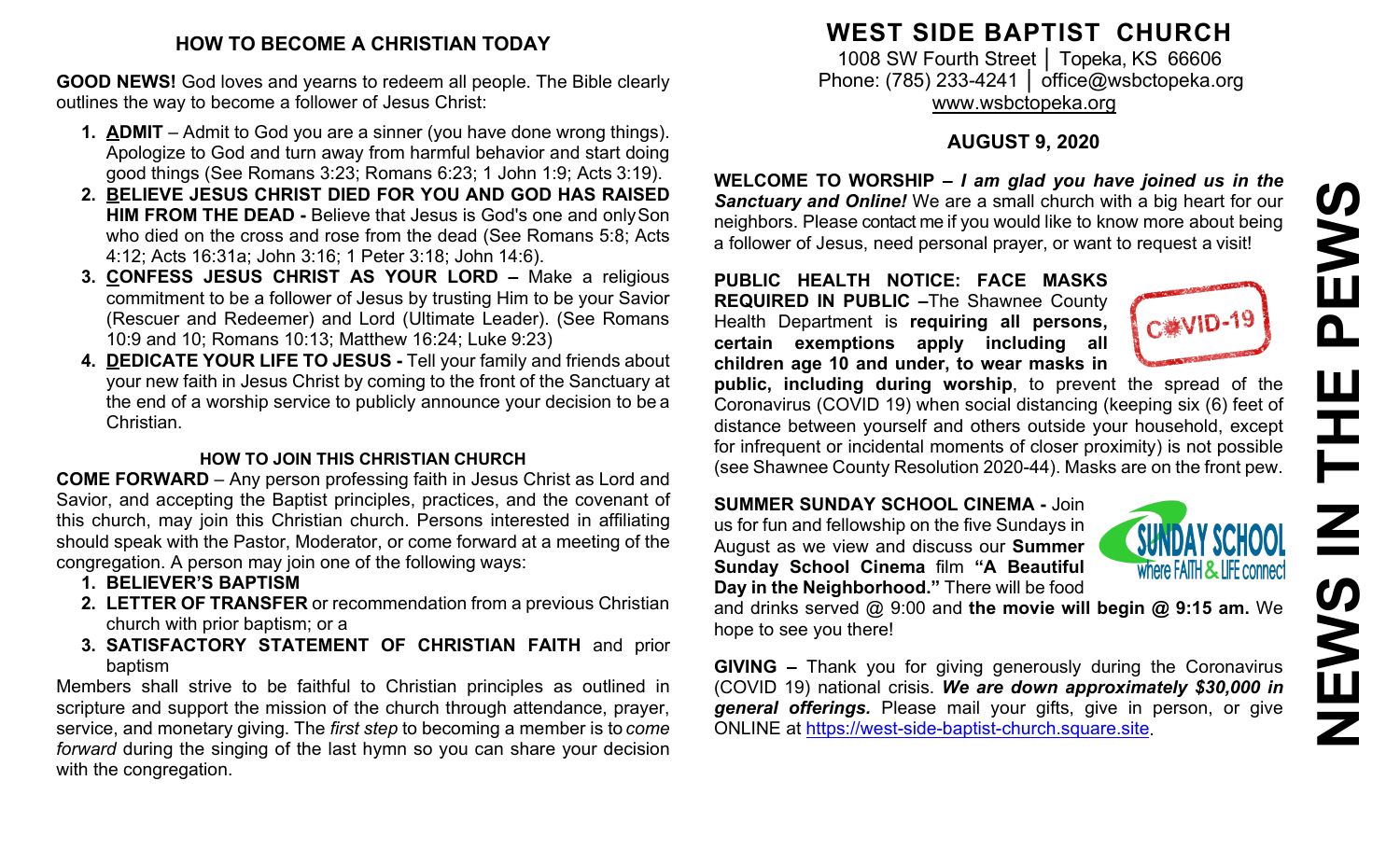**BACK TO SCHOOL -** WSBC will partner with Potwin Presbyterian, WS Christian, and our neighborhood to collect school supplies for Meadows elementary before Friday, August 28. We are collecting 75 of each of the following items:

- Backpacks (empty)
- Crayons (8 or 24 ct)
- Dry Erase Markers
- Glue Sticks
- Pencils (#2)
- Zip Lock Bags (quart and gallon size)

**Cash donations for supplies will be appreciated.** Mark your donation "School Supplies" or GIVE ONLINE at [https://west-side-baptist](https://west-side-baptist-church.square.site/)[church.square.site.](https://west-side-baptist-church.square.site/)

**BIBLE STUDY ONLINE** – Pastor is leading the **"Gospel of Matthew" Bible Study on Wednesdays IN-PERSON at 10:30 AM and ONLINE at 6:30 PM via ZOOM (see email for Meeting ID number and Password).** Join this onehour small group study for free.

**CHILDREN'S FACE MASKS** – **NEEDED!** Washable, [reusable, cloth](https://nextdoor.com/news_feed/?post=155629527&is=npe&mar=false&ct=BgkLRxK_kUfufApdcecdosUCxLcqgbPaQ_Gg-2IY2NlrRaq2bpMDOSDoY_GCy84Q&ec=iD9EVf8Fqz_GipY9l9G7ig==&token=TBZBxdG2WbEk0mYSwQGqzKGdoDCzxFuWDjeZ0kzGgT0BzasgBHhy6iRPISpftfNhWqt2RAAJX9uEhigwXTopVKqwnU3us_MCMfUPUWcq4VY%3D&auto_token=62LLcwTu_ghjIiTFPF5WALVGj_oNZnTxqmgoKXOWdIGckbo_MY8IqQM2Efpf34bBU9E0CBmIjp5ylAnO7J778wfKh9MNbBRsnQB4ZeWb5jY%3D) face



[masks for students at Meadows Elementary and kids in the](https://nextdoor.com/news_feed/?post=155629527&is=npe&mar=false&ct=BgkLRxK_kUfufApdcecdosUCxLcqgbPaQ_Gg-2IY2NlrRaq2bpMDOSDoY_GCy84Q&ec=iD9EVf8Fqz_GipY9l9G7ig==&token=TBZBxdG2WbEk0mYSwQGqzKGdoDCzxFuWDjeZ0kzGgT0BzasgBHhy6iRPISpftfNhWqt2RAAJX9uEhigwXTopVKqwnU3us_MCMfUPUWcq4VY%3D&auto_token=62LLcwTu_ghjIiTFPF5WALVGj_oNZnTxqmgoKXOWdIGckbo_MY8IqQM2Efpf34bBU9E0CBmIjp5ylAnO7J778wfKh9MNbBRsnQB4ZeWb5jY%3D)  [Ward Meade Neighborhood. The Topeka Public Schools will](https://nextdoor.com/news_feed/?post=155629527&is=npe&mar=false&ct=BgkLRxK_kUfufApdcecdosUCxLcqgbPaQ_Gg-2IY2NlrRaq2bpMDOSDoY_GCy84Q&ec=iD9EVf8Fqz_GipY9l9G7ig==&token=TBZBxdG2WbEk0mYSwQGqzKGdoDCzxFuWDjeZ0kzGgT0BzasgBHhy6iRPISpftfNhWqt2RAAJX9uEhigwXTopVKqwnU3us_MCMfUPUWcq4VY%3D&auto_token=62LLcwTu_ghjIiTFPF5WALVGj_oNZnTxqmgoKXOWdIGckbo_MY8IqQM2Efpf34bBU9E0CBmIjp5ylAnO7J778wfKh9MNbBRsnQB4ZeWb5jY%3D)  [give each child two masks to start school. Additional masks are](https://nextdoor.com/news_feed/?post=155629527&is=npe&mar=false&ct=BgkLRxK_kUfufApdcecdosUCxLcqgbPaQ_Gg-2IY2NlrRaq2bpMDOSDoY_GCy84Q&ec=iD9EVf8Fqz_GipY9l9G7ig==&token=TBZBxdG2WbEk0mYSwQGqzKGdoDCzxFuWDjeZ0kzGgT0BzasgBHhy6iRPISpftfNhWqt2RAAJX9uEhigwXTopVKqwnU3us_MCMfUPUWcq4VY%3D&auto_token=62LLcwTu_ghjIiTFPF5WALVGj_oNZnTxqmgoKXOWdIGckbo_MY8IqQM2Efpf34bBU9E0CBmIjp5ylAnO7J778wfKh9MNbBRsnQB4ZeWb5jY%3D)  [needed for our neighbors. All sizes welcome! Donate masks at](https://nextdoor.com/news_feed/?post=155629527&is=npe&mar=false&ct=BgkLRxK_kUfufApdcecdosUCxLcqgbPaQ_Gg-2IY2NlrRaq2bpMDOSDoY_GCy84Q&ec=iD9EVf8Fqz_GipY9l9G7ig==&token=TBZBxdG2WbEk0mYSwQGqzKGdoDCzxFuWDjeZ0kzGgT0BzasgBHhy6iRPISpftfNhWqt2RAAJX9uEhigwXTopVKqwnU3us_MCMfUPUWcq4VY%3D&auto_token=62LLcwTu_ghjIiTFPF5WALVGj_oNZnTxqmgoKXOWdIGckbo_MY8IqQM2Efpf34bBU9E0CBmIjp5ylAnO7J778wfKh9MNbBRsnQB4ZeWb5jY%3D)  [West Side Baptist Church, 1008 SW 4th St., Topeka, Kansas](https://nextdoor.com/news_feed/?post=155629527&is=npe&mar=false&ct=BgkLRxK_kUfufApdcecdosUCxLcqgbPaQ_Gg-2IY2NlrRaq2bpMDOSDoY_GCy84Q&ec=iD9EVf8Fqz_GipY9l9G7ig==&token=TBZBxdG2WbEk0mYSwQGqzKGdoDCzxFuWDjeZ0kzGgT0BzasgBHhy6iRPISpftfNhWqt2RAAJX9uEhigwXTopVKqwnU3us_MCMfUPUWcq4VY%3D&auto_token=62LLcwTu_ghjIiTFPF5WALVGj_oNZnTxqmgoKXOWdIGckbo_MY8IqQM2Efpf34bBU9E0CBmIjp5ylAnO7J778wfKh9MNbBRsnQB4ZeWb5jY%3D)  [66606. Thanks!](https://nextdoor.com/news_feed/?post=155629527&is=npe&mar=false&ct=BgkLRxK_kUfufApdcecdosUCxLcqgbPaQ_Gg-2IY2NlrRaq2bpMDOSDoY_GCy84Q&ec=iD9EVf8Fqz_GipY9l9G7ig==&token=TBZBxdG2WbEk0mYSwQGqzKGdoDCzxFuWDjeZ0kzGgT0BzasgBHhy6iRPISpftfNhWqt2RAAJX9uEhigwXTopVKqwnU3us_MCMfUPUWcq4VY%3D&auto_token=62LLcwTu_ghjIiTFPF5WALVGj_oNZnTxqmgoKXOWdIGckbo_MY8IqQM2Efpf34bBU9E0CBmIjp5ylAnO7J778wfKh9MNbBRsnQB4ZeWb5jY%3D)



**FOOD PANTRY -** Free Fruit and Vegetable Food Pantry on **Wednesdays from 3:30 to 5:30 pm, while supplies last**. **MOBILE SITE**: enter western PARKING LOT from 4th and CLAY Streets; do not park or exit your vehicle. Equal Opportunity. \*All food is available at no cost. **Please wear a mask or face covering to protect the health and safety of our volunteers.**

**SUNDAY SCHOOL CLASSES –** Christian Ed. hopes to return to a "regular" schedule of Sunday School beginning Sunday, Sept 13 (the weekend after Labor Day). Watch for more details soon.

**HOSPITAL & EMERGENCIES –** If you or a loved one is admitted to the hospital for an emergency or for surgery, **the hospital staff and chaplains' office will NOT contact the Church Office or the Pastor. You or a family member** Sick and **must call the Church Office at (785) 233-4241 or the PASTOR at HOME (785) 267-0936**.



**NEWSLETTER ARTICLES DUE –** Submit your September newsletter articles to the Church Office [\(office@wsbctopeka.org\)](mailto:office@wsbctopeka.org) before Wednesday, August 26 at noon. The Witness newsletter is published monthly on the last Sunday of the month. Please contact the Church Office if you would like a printed copy mailed to you free-of-charge.

**WWW KIDS BIBLE CLUB DELAYED START** – The Christian Ed. Committee decided to **postpone the opening of Wonderful West Side Wednesdays** that we had tentatively scheduled for September. We will continue to discuss the viability of this program over the next few months. ~Alice Payne, Coordinator of Christian Education

**FINANCIAL GIVING** – Thank you for the generous support of the work of God in and through West Side Baptist Church. Donations report:

|                           |                       | 08-02-2020 | $Y-T-D$        |
|---------------------------|-----------------------|------------|----------------|
| <b>General Fund</b>       |                       | 2,938.91   | \$94,981.53    |
| Building Fund/Cap. Cm.    | $\boldsymbol{\theta}$ | 15.00      | 6,235.00<br>\$ |
| <b>Sunday School</b>      | \$                    |            | 130.25<br>\$   |
| <b>ABCUSA OGHS</b>        | \$                    |            | 2,966.78<br>S  |
| Am. For Christ Offering   | \$                    |            | 2,145.00<br>\$ |
| <b>Baby Closet</b>        | S.                    |            | 2,275.00<br>S  |
| Fellowship/Benevolence \$ |                       | 515.00     | 4,859.00<br>\$ |
| <b>ABW-LOVE Gift</b>      | \$                    |            | 231.09<br>\$   |
| <b>School Supplies</b>    |                       | 300.00     | \$<br>400.00   |